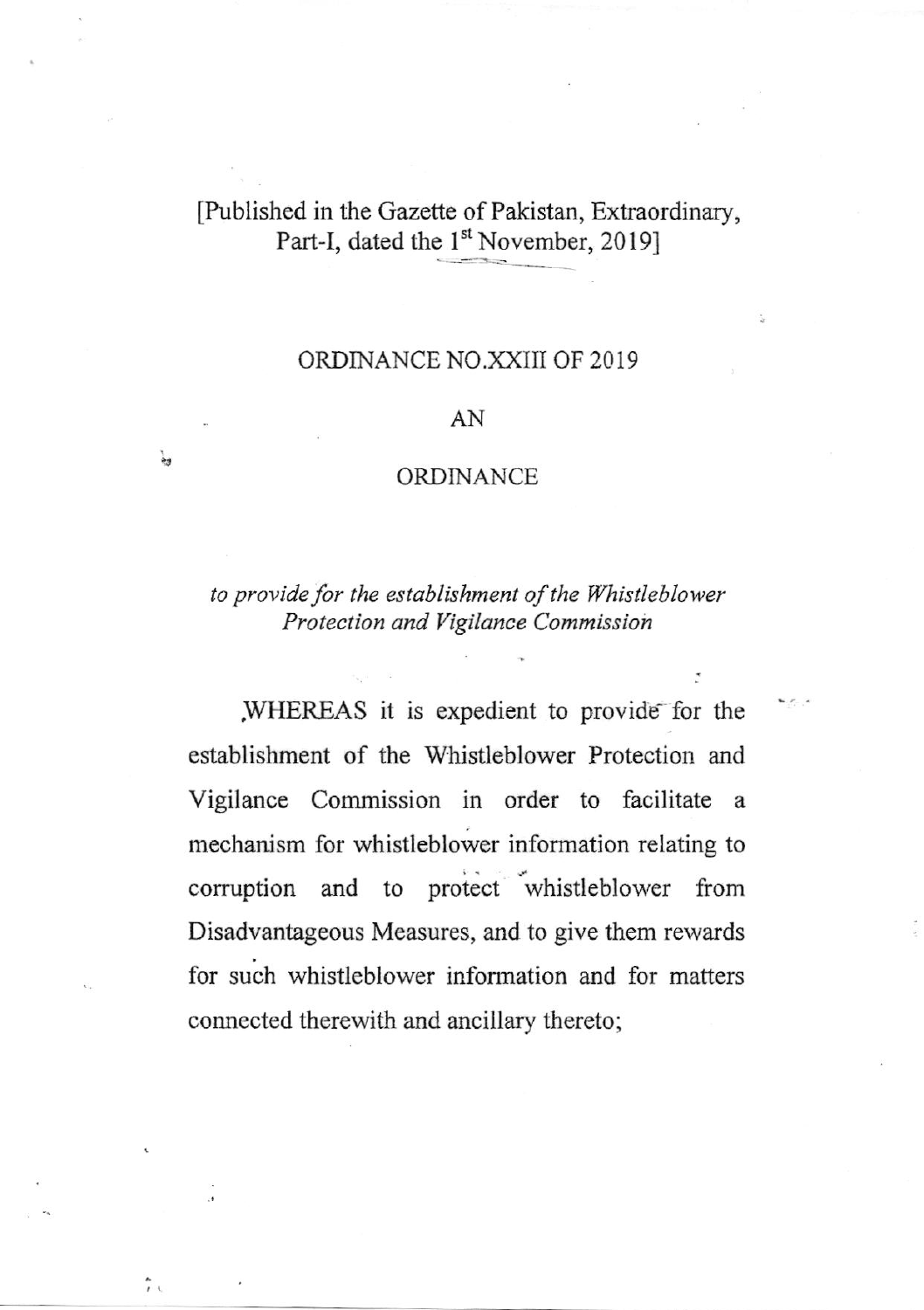AND WHEREAS the Senate and the National Assembly are not in session and the President is satisfied that circumstances exist which render it necessary to take immediate action;

NOW, THEREFORE, in exercise of powers conferred by clause(1) of Article 89 of the Constitution of the Islamic Republic of Pakistan, the President is pleased to make and promulgate the following Ordinance:-

Short title, extent and commencement.-(1) This Ordinance may 1. be called the Whistleblower Protection and Vigilance Commission Ordinance, 2019.

- (2) It shall extend to the whole of Pakistan.
- (3) It shall come into force at once.

Definitions.—In this Ordinance, unless the context otherwise  $2.$ requires, the following expressions shall have the meanings hereby respectively assigned to them,-

 $(a)$ "Authority" includes National Accountability Bureau, Federal Investigation Agency, Securities and Exchange Commission of Pakistan, Federal and Provincial anti-corruption departments, Financial Monitoring Unit and other Federal or Provincial agencies and authorities empowered to prosecute a person in respect of corruption and corrupt practices;

 $(b)$ "Chairman" means the Chairman of the Commission;

- $(c)$ "Commission" means the Whistleblower Protection and Vigilance Commission established under section 3 of this Ordinance;
- "Disadvantageous Measures" includes the following actions,—  $(d)$ 
	- $(i)$ removal from office, release from office, dismissal or any other unfavourablepenal or personal action equivalent to the loss of status at work;
	- disciplinary action, suspension from office, reduction in pay,  $(ii)$ demotion, restriction on promotion and any other unfair personal action;
	- work reassignment, transfer, denial of duties, rearrangement  $(iii)$ of duties or any other personal actions that are against the Whistleblower's will;

 $-2-$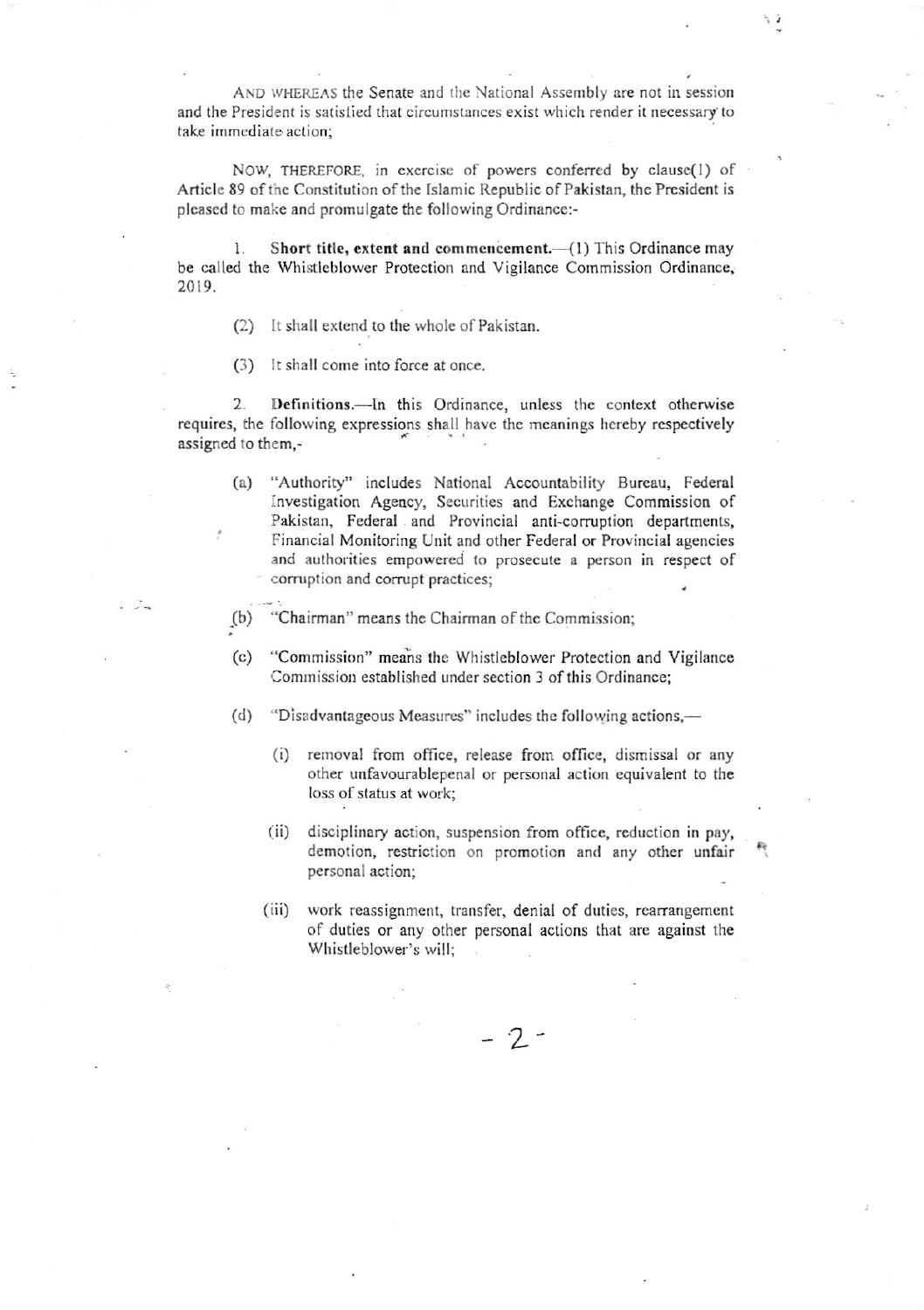- $(iv)$ discrimination in the performance evaluation, etc. and subsequent discrimination in the payment of wages, bonuses, etc;
- cancellation of education, training or other self-development  $(v)$ opportunities;
- $(vi)$ the restriction or removal of budget, work force or other available resources;

the suspension, of access to security information or classified  $(vii)$ information; or the cancelation of authorization to handle security information or classified information; or any other discrimination or measure detrimental to the working conditions of the Whistleblower;

 $(viii)$ putting the Whistleblower's name on a black or grey lists as well as the release of such a black or grey lists, bullying, the use of violence and abusive language, or any other action that causes physical harm;

unfair audit or inspection of the Whistleblower's work;  $(ix)$ 

- cancellation of a license or permit, or any other action that  $(x)$ causes disadvantage to the Whistleblower; -
- $(xi)$ termination of contract for goods or services, or any other measure that causes financial loss to the Whistleblower;
- (xii) intimidation;
- $(xiii)$ threat of any of the above; and

any other unlawful adverse action;  $(xiv)$ 

- "Government" means the Federal Government; (e)
- "prescribed" means prescribed by rules or regulations;  $(f)$
- "Whistleblower Information" includes a complaint against a holder  $(g)$ of public office to the Commission relating to the commission of offences:
	- of corruption and corrupt practices under the National  $(i)$ Accountability Bureau Ordinance, 1999 (No. XVIII of 1999);

3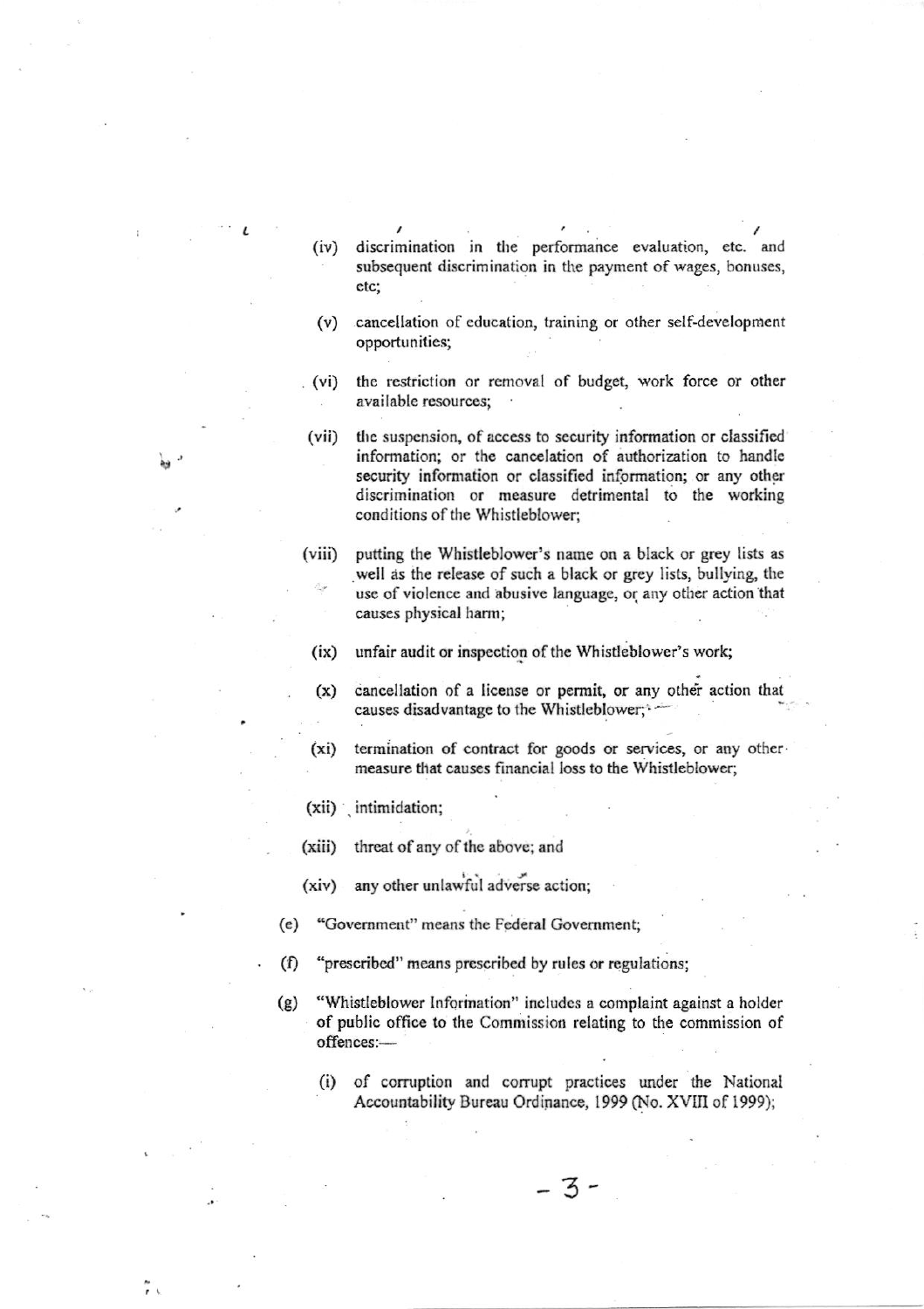- (ii) of a scheduled offence under Federal Investigation  $A$ gency Act, 1974 (Act No. Vlll of 1975);
- (iii) under the Anti-Money Laundering Act 2010 (Act No. VII of  $2010$ ;
- (iv) under the Securities Act, 2015 (Act No. III of 2015) in relation to public listed companies;
- $(v)$  cognizable under the Federal and Provincial anti-Corruption laws;
- (h) "regulations" mean regulations made under this Ordinance;
- $(i)$ "rulcs" mean rules made under this Ordinance:
- $(i)$ "Whistleblower" means a person or entity or an agency, who files a Whistleblower Information under this Ordinance.

3. Establishment of Whistleblowers Protection and Vigilance  $Commission.$  (1) As soon as may be aftet the commencement of this Ordinance,-

- (a) thc Govemment shall establish a Commission, to be known as thc Whistleblower Protection and Vigilance Commissioo; or
- (b) the Government may, by notification, appoint any body, corporate or office or any department of such body corporate or any Government department or functionary or any organization to act as the Commission, as may be specified in the notification.

(2) In the event of exercise of power under clause (b) of sub-section  $(1)$ , the notified body corporate, office, department, functionary or organization shall be deemed to be the Commission Under this Ordinance.

(3) Thc Commission may establish otficcs at such other places in Pakistan as it considers necessary.

(4) The Commission shall be administratively and functionally independent, and the Federal Government shall use its best efforts to promote, enhance and maintain the independence of the Commission.

4. Composition of Commission. (1) The Commission shall consist of at least three members including a Chairman:

 $-4-$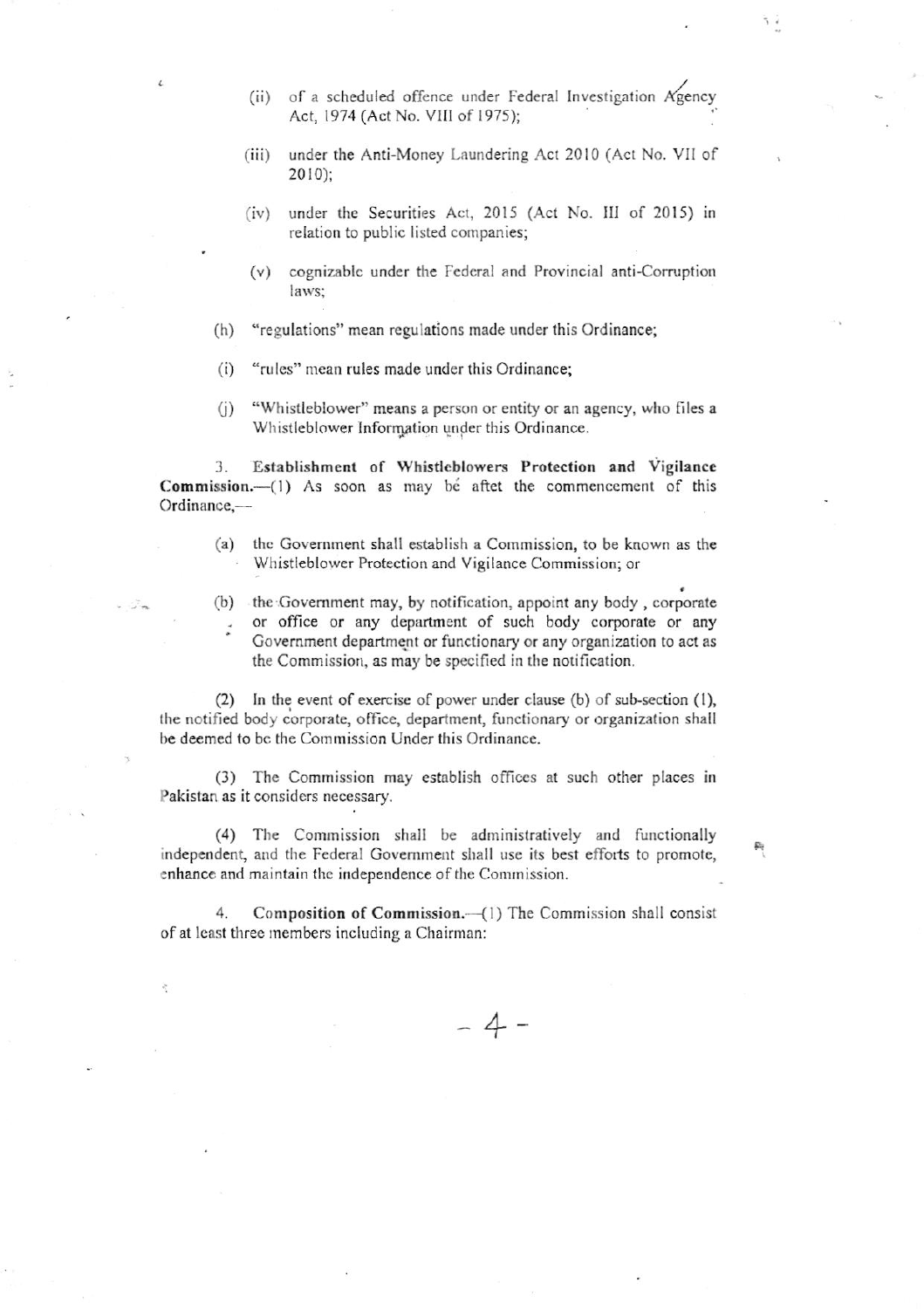Provided that the Government may increase the number of Members, from time to time, as it may consider appropriate.

 $(2)$  The Members shall be appointed by the Federal Government for a period of three years and from amongst the Members of the Commission, the Federal Government shall appoint the Chairman:

Provided that the Chairman and Members shall be eligible for reappointment for such term or terms but shall cease to hold office on attaining the age of sixty-five years or on the expiry of the term, whichever is earlier.

(3) All the members of the Commission shall serve on a full-time basis.

(4) No person shall be recommended for appointment as a Member unless that person is known for his integrity, expertise, eminence and experience for not lcss than ten years in any rclevant ficld including industry, commerce, economics, finance, law, accountancy, public administration, or service of Pakistan:

Provided that the Government may prescribe qualifications, experience and mode of appointment of such Members including the Chairman, in such manner as it may prescribe.

- (5) No person shall be appointed or continue as a Member if he, $-$
- (a) has been convicted of an offence involving moral turpitude;
- (b) has been or is adjudged insolvent;
- (c) is incapablc of discharging his duties by reason of physical, psychological or mental unfitness and has been so declared by a registered medical practitioner appointed by the Federal . Government;
- (d) absents himself from three consecutive meetings of the Commission, without obtaining leave of the Commission;
- '(e) fails to disclose any conflict of intercst at or within the time provided for such disclosure under this Ordinance or contravenes any of the provisions of this Ordinance pertaining to unauthorized disclosure of information. , .

 $-5-$ 

(6). No act or proceeding of the Commission shall be invalid by reason of absence of a Member or existence of vacancy among its Members or any defect in the constitution thereof.